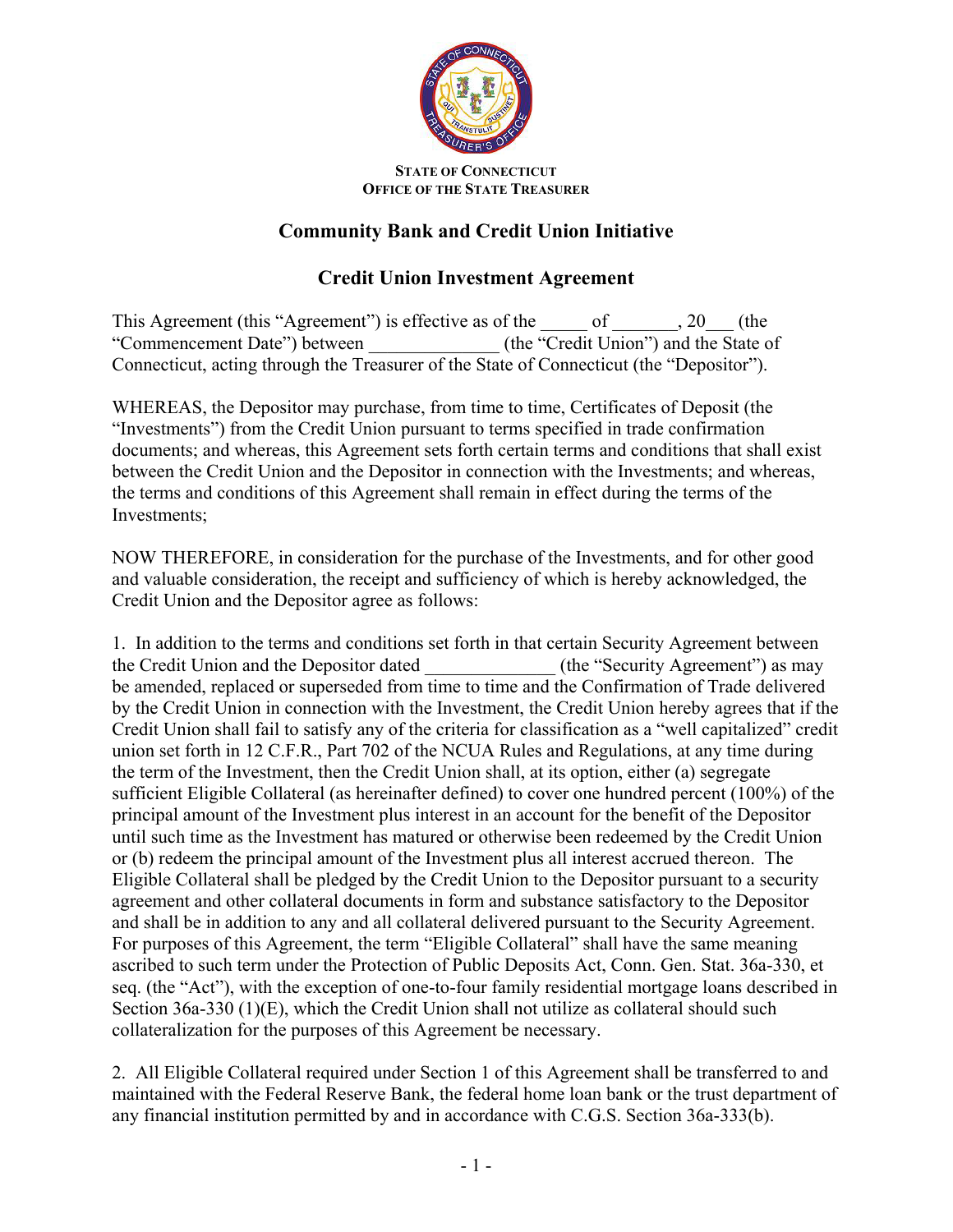3. The Credit Union hereby agrees to execute any and all documents reasonably required by the Depositor to effectuate and/or further the purposes of this Agreement, including, without limitation, the execution of any security agreement that may be required by the Depositor under Section 1 hereof.

4. The Credit Union represents and warrants that the Credit Union has full power and authority to enter into and perform fully the terms of this Agreement and that the execution of this Agreement by the Signatory of the Credit Union on behalf of the Credit Union is duly authorized and, upon execution and delivery, this Agreement shall be binding upon the Credit Union in accordance with its terms.

5. In lieu of furnishing Eligible Collateral required by Section 1 of this Agreement, all or any portion of the principal amount of the Investment plus accrued interest may be secured by a private insurance policy issued by a AAA-rated insurance company.

6. This Agreement shall be governed by and construed in accordance with the laws of the State of Connecticut and the laws of the United States of America.

7. The obligations of the Credit Union under this Agreement, including its obligation to furnish Eligible Collateral hereunder, shall be in addition to its obligations under the Security Agreement.

8. The Depositor certifies that its correct taxpayer identification number is 06-6000798, and that the State of Connecticut is not subject to backup withholding.

9. Exhibit A specifies the representatives of the Depositor who are authorized to approve transactions and provide directions to the Credit Union with respect to the investment, purchase, sale, maturity, redemption or other disposition of the Investments. All proceeds must be wired to the State of Connecticut. Wire instructions listed in Exhibit A.

10. This Agreement may be executed in any number of counterparts, each of which shall be an original, but which, shall constitute one and the same instrument.

[ Signature Page Follows]